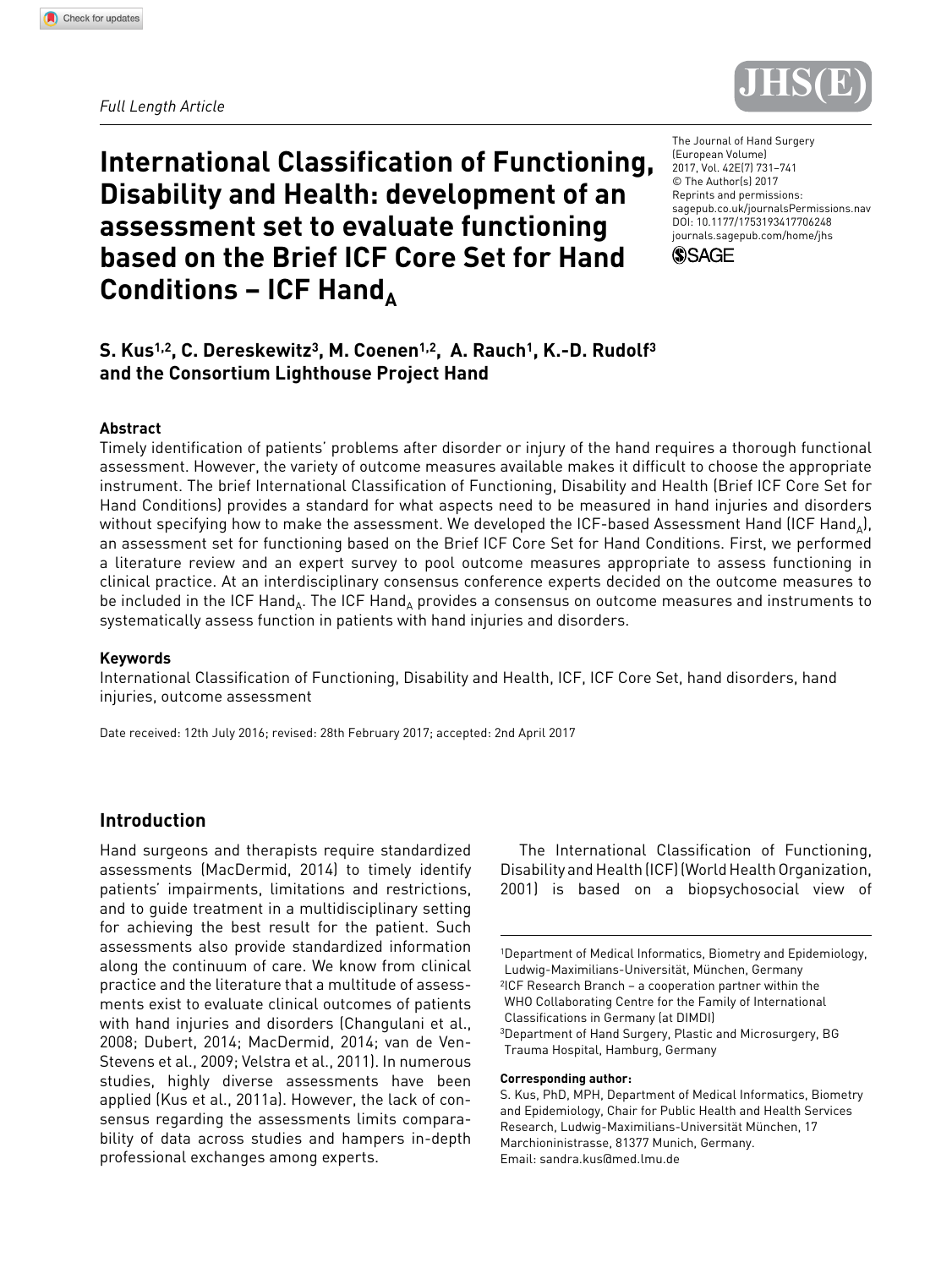functioning, which is the outcome of the interaction between a health condition and contextual factors (environmental and personal factors). Based on this concept, the classification includes alphanumerical coded ICF categories of the components: Body Functions (b), Body Structures (s), Activities and Participation (d), and Environmental Factors (e). The Brief ICF Core Set for Hand Conditions (ICF CS-HC) (Rudolf et al., 2012) specifies functioning domains and environmental factors relevant in hand injuries and disorders. It provides a well-established and validated list, including 23 ICF categories, and serves as the minimal standard that should be applied to report on functioning and environmental factors of persons with hand injuries or disorders (Kus et al., 2012). The ICF CS-HC defines what to measure (e.g. impairment of a body function) without providing information on how to measure it. This makes the set a helpful reference rather than a standardized assessment instrument for clinical use. A standardized assessment set based on the ICF CS-HC would facilitate the assessment and the comparability of functioning-related information. It could also be used in medical reports and improve communication among health professionals, service providers and cost bearers. This article describes the decision-making process used to develop the ICF-based Assessment Hand (ICF Hand $_{\text{A}}$ ). The specific aims were to report on the results of the preliminary studies chosen to provide evidence for a consensus conference and to present the results of this conference.

# **Methods**

We adopted a multistage, evidence-based process to develop the ICF Hand $_A$ . We initially performed systematic literature reviews and a national survey with clinical experts. The results of these studies provided information for the participants of a consensus conference who then decided on the ICF Hand $_A$ . The studies were performed within the Lighthouse Project Hand.

### *Preliminary study: systematic literature reviews*

We carried out systematic literature reviews to identify outcome measures and instruments (hereinafter referred to as 'measures') used to assess the 23 categories of the ICF CS-HC. The literature reviews followed the PRISMA guidelines (Moher et al., 2009) (PRISMA guidelines define an evidence-based minimum set of aspects to be reported in systematic reviews and meta-analyses). We searched for standardized outcome measures, such as patient-reported outcomes (PRO), clinical assessments (e.g. hand dynamometer) and physical examinations (e.g. goniometry).

We conducted a search for every ICF category of the ICF CS-HC (e.g. 'b265 Touch function'). We searched MEDLINE, CINAHL, PsycINFO, PEDro and OTseeker for studies focusing on individuals with hand injuries or disorders that reported the use of measures (see search strategy for 'b265 Touch function' as electronic supplementary material). Randomized controlled trials, clinical controlled trials, cross-sectional and longitudinal studies, validation studies, epidemiological trials, qualitative studies and psychometric studies published between 2007 and 2012 in English or German were included. Exclusion criteria were: (1) sole inclusion of individuals with injuries and/or disorders of shoulder, elbow or upper arm; (2) ICF category of interest was not addressed in the measures used; (3) measures were not reported; (4) no abstract available. For practical reasons, whenever a search retrieved more than 1000 records after duplicate checks, we performed random sampling to obtain a 30% sample. Two researchers (SK, MC) checked the abstracts from all studies and extracted data on diagnosis, measures used for data collection and type of measures (e.g. PRO, clinical measure, etc.). Whenever there were uncertainties within the abstract regarding which specific measure the authors had used to evaluate an outcome (e.g. 'sensibility'), we analysed the full text. Frequency analyses were performed on the measures that were identified in the retrieved studies.

# *Preliminary study: expert survey*

We performed a national expert survey to identify measures used in clinical routine to assess the categories included in the ICF CS-HC. The survey was carried out as a stand-alone research study, and measures identified in the systematic review were not presented to the participants.

We recruited hand specialists from Germanspeaking countries by contacting hand clinics and centres, professional associations and authors of hand-specific publications identified by internet search (e.g. PubMed). Experts had to meet the following inclusion criteria: professional background as physician, occupational therapist, physiotherapist, hand therapist, nurse, psychologist or social worker with at least 5years of experience in treatment, rehabilitation or care of individuals with hand injuries or disorders. Identified experts received an email with information, the invitation to participate in the survey and the request to nominate other hand specialists (snowball system) (Biernacki and Waldorf, 1981) .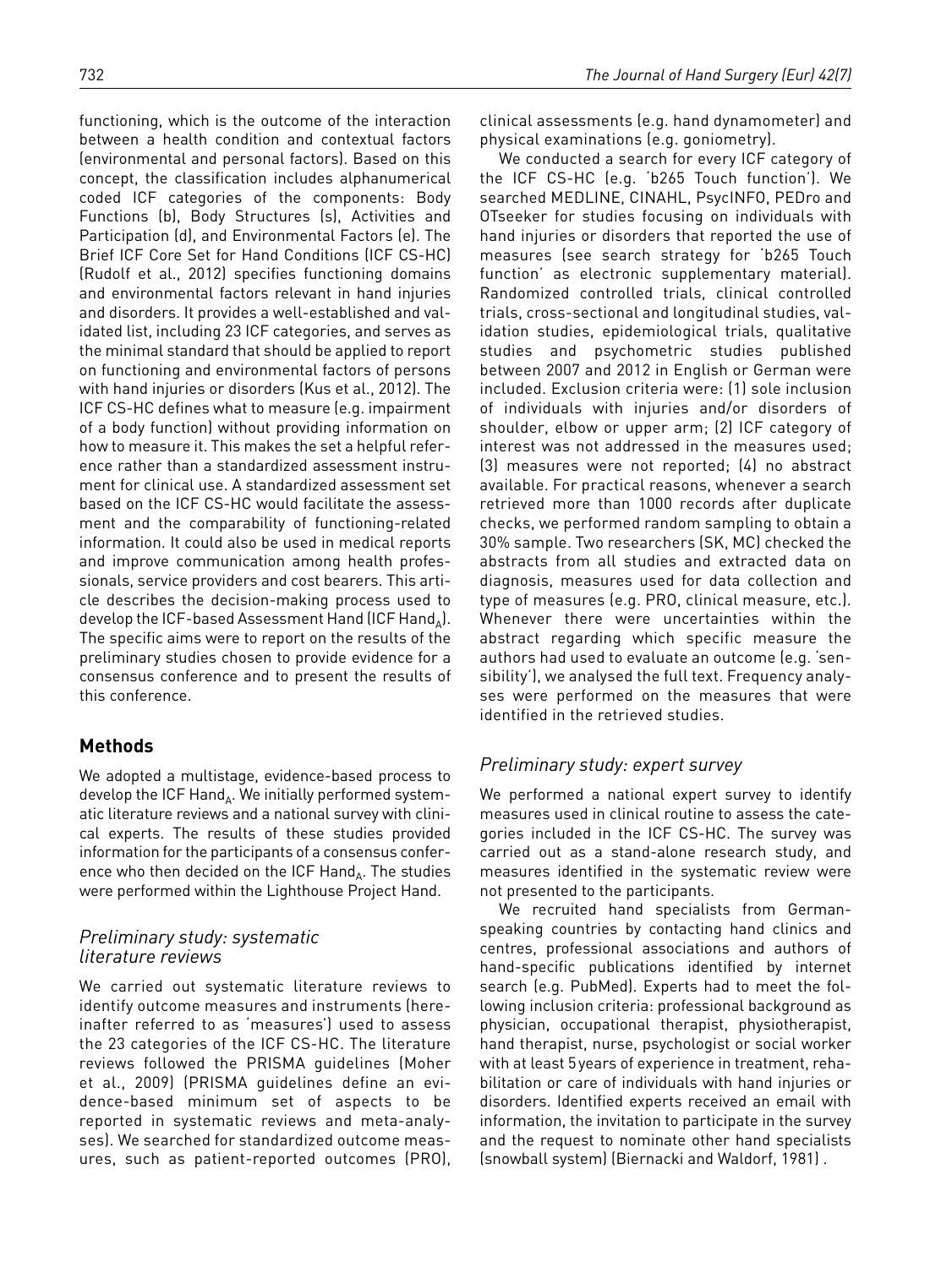| Reference:<br><b>German version:</b> | Semmes-Weinstein monofilament test (SWMT)<br>Semmes-Weinstein Monofilament Test (SWMT) – German Version<br>In: Handrehabilitation für Ergotherapeuten und Physiotherapeuten. Band 1. Springer Verlag, 2009                                                                        |                             | Semmes J, Weinstein S, Ghent L, Teuber H. Somatosensory Changes After Penetrating Brain Wounds in Man. Cambridge: Harvard University |
|--------------------------------------|-----------------------------------------------------------------------------------------------------------------------------------------------------------------------------------------------------------------------------------------------------------------------------------|-----------------------------|--------------------------------------------------------------------------------------------------------------------------------------|
|                                      | Properties of the assessment instrument:                                                                                                                                                                                                                                          | <b>Clinical measurement</b> |                                                                                                                                      |
| ICF-category:                        | Sensory functions related to temperature and other<br>stimuli (b270)                                                                                                                                                                                                              | Source:                     | Literature search (n= 48); expert survey (17,3 %)                                                                                    |
| Aim:                                 | Assessment of sensibility                                                                                                                                                                                                                                                         | <b>Target</b>               | unspecific                                                                                                                           |
|                                      |                                                                                                                                                                                                                                                                                   | <b>Number of items:</b>     | 1 test                                                                                                                               |
| Content                              |                                                                                                                                                                                                                                                                                   | Time to fill in:            | no information                                                                                                                       |
| Sensitivity to pressure (b2702)      |                                                                                                                                                                                                                                                                                   | Scope of<br>application:    | Diagnostic                                                                                                                           |
| <b>Further content</b>               |                                                                                                                                                                                                                                                                                   | Data collection:            | Health professional                                                                                                                  |
| no further content                   |                                                                                                                                                                                                                                                                                   |                             |                                                                                                                                      |
| Scoring:                             |                                                                                                                                                                                                                                                                                   | <b>Psychometrics</b>        | Interrater reliability: excellent (.92);<br>Practicability (nationale expert survey 0-6): Median=2                                   |
| Interpretation:                      | The lighter a monofilament is that a patient can feel, the<br>better is perceived sensibility.                                                                                                                                                                                    | Cut-offs:                   | Norm values available                                                                                                                |
| Costs:                               | Approximately 100€                                                                                                                                                                                                                                                                |                             |                                                                                                                                      |
|                                      |                                                                                                                                                                                                                                                                                   |                             |                                                                                                                                      |
| Comment:                             |                                                                                                                                                                                                                                                                                   |                             |                                                                                                                                      |
| Reference:<br><b>German version:</b> | <b>McGill Pain Questionnaire (MPQ)</b><br>McGill Pain Questionnaire (MPQ) - German Version<br>Melzack, R. The McGill Pain Questionnaire: Major properties and scoring methods. Pain 1975; 1:, 277-299.<br>Short form, not validated translation by Amir Tal-Akabi and Peter Oesch |                             |                                                                                                                                      |
|                                      |                                                                                                                                                                                                                                                                                   |                             |                                                                                                                                      |
| ICF-category:                        | Properties of the assessment instrument:                                                                                                                                                                                                                                          | Source:                     | Patient-reported outcome measure (PRO)<br>Literature search (n= 7); expert survey (2,6 %)                                            |
| Aim:                                 | Sensation of pain (b280)<br>Assessment of pain                                                                                                                                                                                                                                    | <b>Target</b>               | unspecific                                                                                                                           |
|                                      |                                                                                                                                                                                                                                                                                   | <b>Number of items:</b>     | 20 / 15 (short version)                                                                                                              |
| Content                              |                                                                                                                                                                                                                                                                                   | Time to fill in:            | 10-20' / 2-5' (short version)                                                                                                        |
|                                      | Sensation of pain (b280), Pain in head and neck (b28010),<br>Pain in stomach or abdomen (b28012)                                                                                                                                                                                  | Scope of<br>application:    | Follow-up of medical examination, treatment evaluation,<br>outcome parameter of clinical studies                                     |
| <b>Further content</b>               |                                                                                                                                                                                                                                                                                   | Data collection:            | Patient reported                                                                                                                     |
| no further content                   |                                                                                                                                                                                                                                                                                   |                             |                                                                                                                                      |
| Scoring:                             | Calculation of a total score. Calculation of subscores, such<br>as the Pain Rating Intensity Score possible.                                                                                                                                                                      | <b>Psychometrics</b>        | Test-retest reliability: good to excellent (0,83);<br>Practicability (nationale expert survey 0-6): Median=2                         |
| Interpretation:                      | differs according to scores; in general: a lower score<br>indicates a higher quality of life (QoL).                                                                                                                                                                               | Cut-offs:                   | no information                                                                                                                       |
| Costs:                               | no costs                                                                                                                                                                                                                                                                          |                             |                                                                                                                                      |



Materials: The survey questionnaire consisted of two parts. Part I contained basic information such as age, sex, professional background and years of experience as a hand specialist. Part II asked for measures the expert commonly uses in clinical routine to assess the ICF categories included in the ICF CS-HC.

Specialists agreeing to participate received an email with information about the survey, the questionnaire and instructions on how to fill it in. The time allotted to complete the questionnaire was 3 weeks. Reminders were sent immediately before and after the deadline. Parts I and II of the questionnaire were analysed descriptively. Frequency analyses were performed on the measures listed by the participants.

### *Consensus conference*

A 2-day consensus conference (hereinafter referred to as 'conference') involving an interdisciplinary panel was held to create the ICF Hand<sub>A</sub>. Participants belonged to previously established working groups of the Lighthouse Project Hand representing clinical experts (i.e. physicians, physiotherapists, occupational therapists and psychologists working at specialized departments/clinics for hand surgery in one out of ten large hospitals in Germany) and representatives of the German Social Accident Insurance. We applied a multistep consensus procedure to reach agreement among the experts on measures to be included in the ICF Hand, The results retrieved from the preliminary studies served as a basis for the selection. In order to be presented at the conference, measures had to be available in German language and standardization had to be described in the identified study itself or elsewhere in corresponding references. Information on psychometric properties of the measures was gained from original reference or secondary publications and was handed out to the participants in order to inform the decision-making process (see Figure 1). During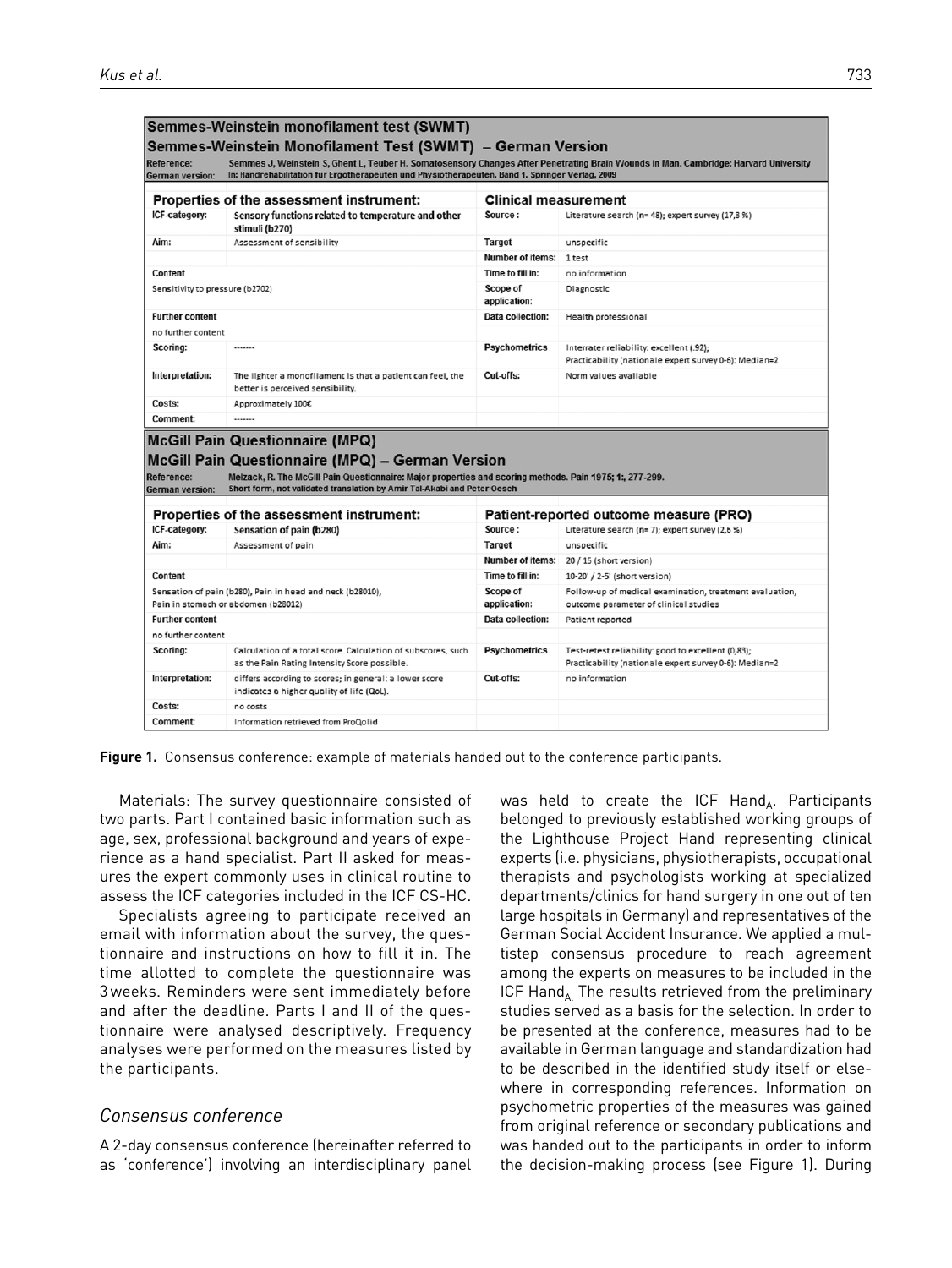

**Figure 2.** Systematic literature review: study selection process of the systematic review.

the consensus procedure, experts discussed and voted in profession-specific working groups, presented their decisions to the panel and performed final voting in plenary sessions to agree on the measures to be included in the ICF Hand<sub> $\Delta$ </sub>.

### **Results**

#### *Preliminary studies*

From 23 literature reviews, we identified 9554 studies. From these, 5224 abstracts were screened for eligibility and 1079 studies fulfilled the inclusion criteria. A flow chart of the selection process is shown in Figure 2. In total, 246 measures were extracted from the studies. We selected 153 measures (shown in the online appendix S4) to be presented at the conference based on the previously described criteria. Measures that existed only in English or for which standards of usage were missing were excluded.

From 923 physicians and therapists contacted, 161 (17%) participated in the survey (Table 1). They named 121 measures, of which 99 had already been identified from the literature reviews. Consequently, we added 22 measures for the presentation at the conference (marked with an asterisk in Appendix S4).

The measures retrieved from the preliminary studies most frequently addressed the ICF categories 'd440 Fine hand use', 'b280 Sensations of pain' and 'd445 Hand and arm use' (Table 2). The disabilities of arm, shoulder and hand (DASH) Questionnaire (Hudak et al., 1996) and the Michigan Hand Outcomes Questionnaire (MHQ) (Chung et al., 1998) covered most of the aspects of the ICF CS-HC.

### *Consensus conference – creation of the ICF Hand*<sup> $\Lambda$ </sup>

A panel consisting of 42 professionals from different disciplines attended the 2-day conference in Hamburg in November 2012. Information on participants'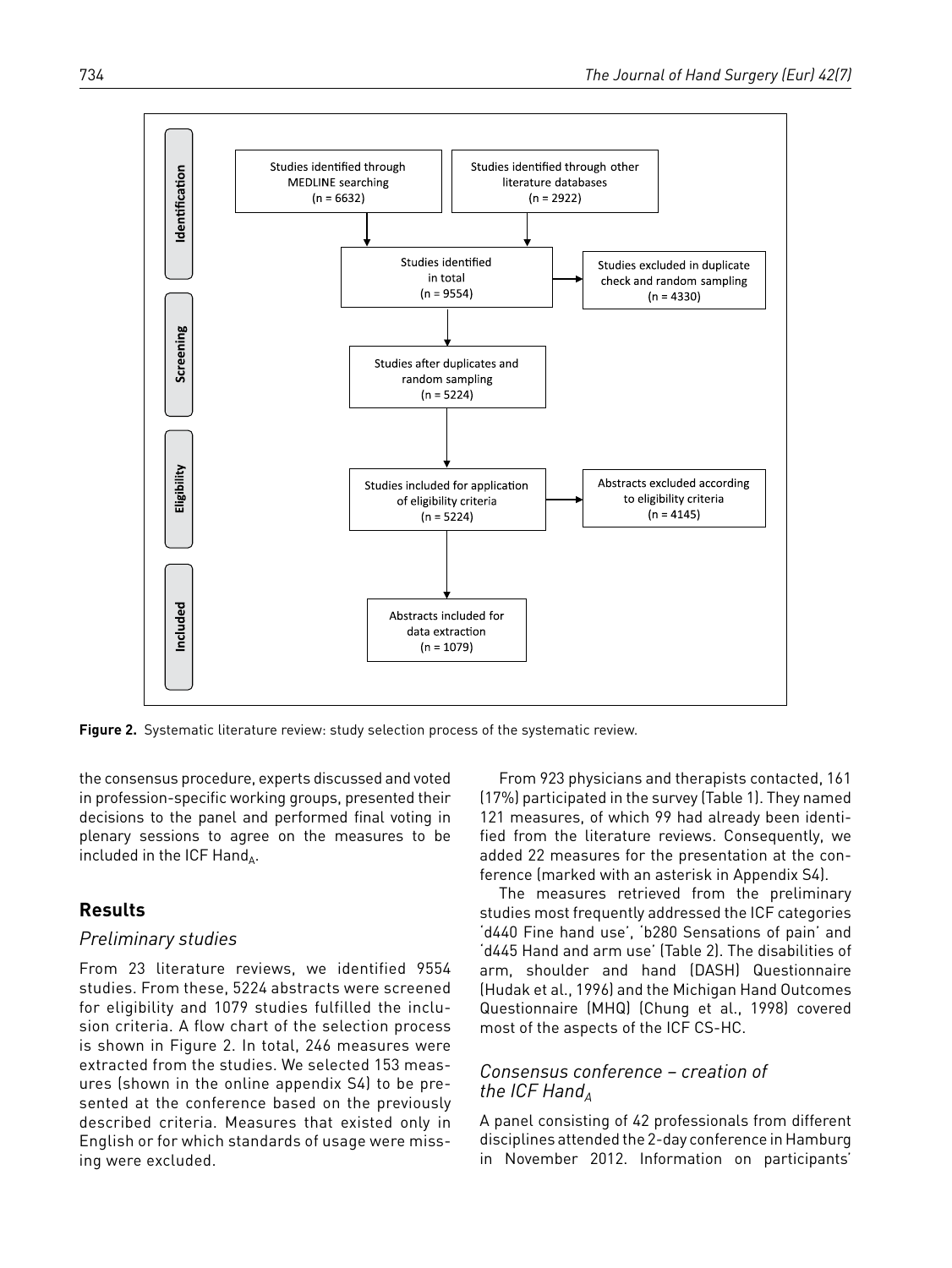| Male                                 | 58% $[n=93]$           |
|--------------------------------------|------------------------|
| Female                               | 42% $[n=68]$           |
|                                      | $M = 41.4$ (SD = 9.77) |
| Physicians                           | 42% $[n=68]$           |
| Therapists (PT, OT, hand therapists) | $54\%$ $(n=87)$        |
| Others                               | $4\%$ $[n=6]$          |
|                                      | $M = 11.5$ (SD = 8.35) |
|                                      |                        |
| Male                                 | 48% $[n=20]$           |
| Female                               | $52\%$ $(n=22)$        |
| Physicians                           | $33\%$ $(n=14)$        |
| Therapists (PT, OT, hand therapists) | $36\%$ $(n=15)$        |
| Psychologists                        | $2\%$ $[n=1]$          |
| Insurance representatives            | 19% $[n=12]$           |
|                                      |                        |

**Table 1.** Expert survey and consensus conference: description of participants of the national expert survey (*N*=161) and of the 2-day consensus conference (*N*=42).

PT: physical therapist; OT: occupational therapist.

| <b>Table 2.</b> Frequency analysis of outcome measures retrieved from the systematic reviews and from the expert survey. |  |
|--------------------------------------------------------------------------------------------------------------------------|--|
|--------------------------------------------------------------------------------------------------------------------------|--|

|                | Aspects of the Brief ICF Core Set for HC                      | aspects | Number of outcome measures addressing the single |               |
|----------------|---------------------------------------------------------------|---------|--------------------------------------------------|---------------|
|                |                                                               | Total   | Systematic reviews                               | Expert survey |
| b152           | <b>Emotional functions</b>                                    | 25      | 20                                               | 11            |
| b265           | <b>Touch functions</b>                                        | 37      | 37                                               | 7             |
| b270           | Sensory functions related to temperature<br>and other stimuli | 42      | 41                                               | 11            |
| b280           | Sensation of pain                                             | 47      | 45                                               | 12            |
| b710           | Mobility of joint functions                                   | 35      | 35                                               | 8             |
| b715           | Stability of joint functions                                  |         | 7                                                | 4             |
| b730           | Muscle power functions                                        | 39      | 36                                               | 12            |
| b760           | Control of voluntary movement functions                       | 11      | 11                                               | 3             |
| b810           | Protective functions of the skin                              | 11      | 10                                               | 2             |
| s120           | Spinal cord and related structures                            | 12      | 10                                               | 6             |
| s720           | Structure of shoulder region                                  | 1       | 1                                                |               |
| s730           | Structure of upper extremity                                  | 17      | 17                                               | 2             |
| d230           | Carrying out daily routine                                    | 7       | 5                                                | 5             |
| d430           | Lifting and carrying objects                                  | 25      | 22                                               | 8             |
| d440           | Fine hand use                                                 | 50      | 48                                               | 12            |
| d445           | Hand and arm use                                              | 43      | 40                                               | 12            |
| d <sub>5</sub> | Self-care                                                     | 40      | 38                                               | 8             |
| d6             | Domestic life                                                 | 25      | 23                                               | 7             |
| d7             | Interpersonal interactions and<br>relationships               | 18      | 18                                               | 3             |
| d840-d859      | Work and employment                                           | 36      | 33                                               | 9             |
| e1             | Products and technology                                       | 10      | 9                                                |               |
| e3             | Support and relationships                                     | 12      | 11                                               |               |
| e <sub>5</sub> | Services, systems and policies                                | 5       | 4                                                |               |

professional backgrounds is presented in Table 1. The participants decided on the ICF Hand $_A$  and agreed on a two-stage procedure involving a screening and a supplementary test of functioning, if indicated. They also decided to take into account the patient perspective by adding the DASH. In the screening, a physician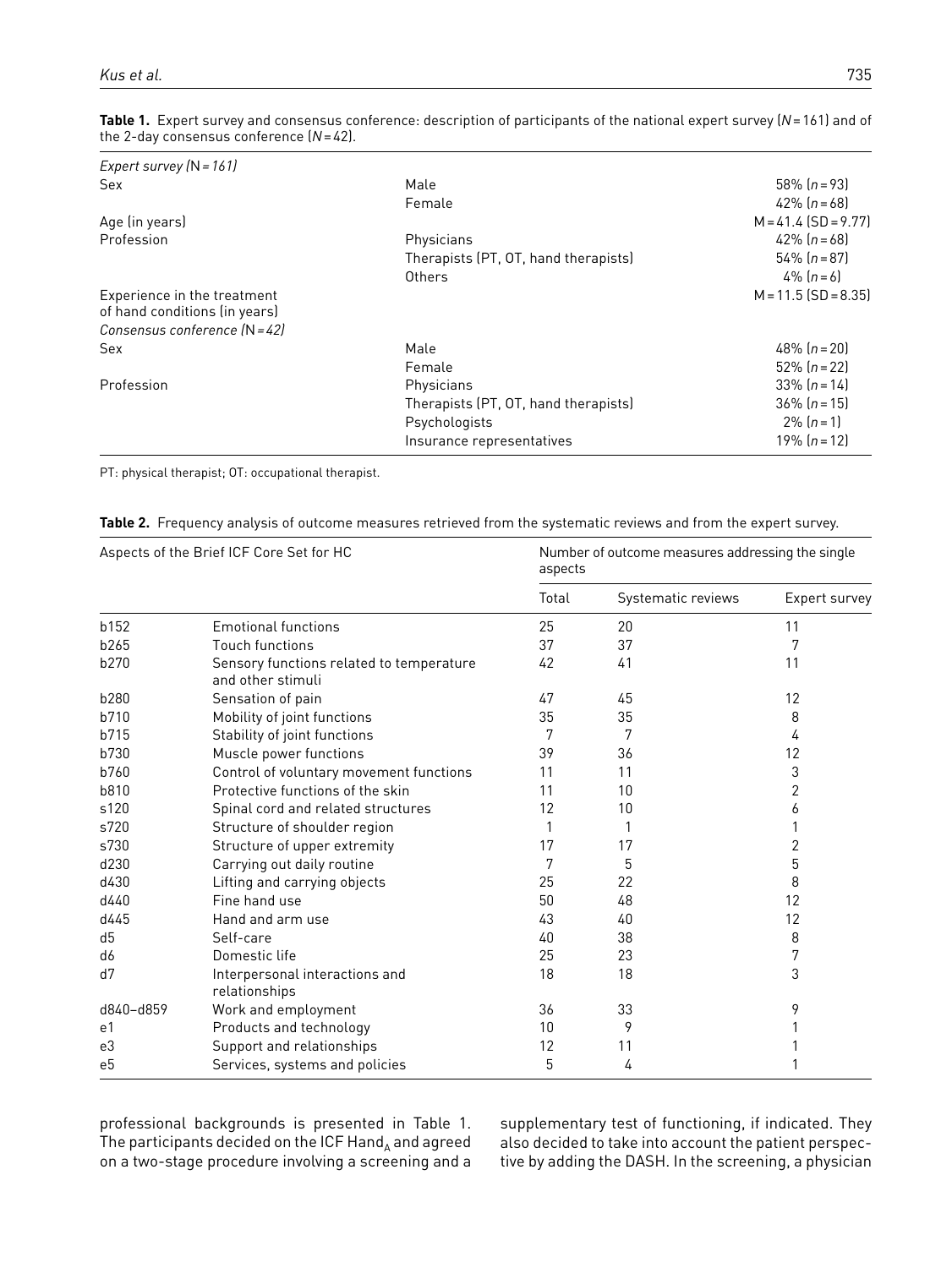guides the entire assessment of functioning by evaluating the patient's problems regarding aspects of the ICF CS-HC using the measures of the ICF Hand $_A$ (Table 3; column: *Screening*).

For *Body structures*, established diagnostic imaging techniques, such as radiography, are used, if necessary, to document localization and nature of the impairments (i.e. nerves, muscles and tendons of the forearm and hand). For *Body functions*, PROs and various clinical measures are used to assess impairments. For example, emotional functions are rated by using standardized screening questions (e.g. Generalised Anxiety Disorder-2 (Kroenke et al., 2007). Sensory function is rated by using two-point discrimination (Lundborg and Rosen, 2004). For *Activities and participation*, standardized questions, performance tasks and single items from the DASH are used to screen for limitation and restrictions. For example, problems in self-care are assessed by means of three DASH items, namely: 'Wash or blow dry your hair', 'Wash your back' and 'Put on a pullover sweater'. For *Environmental factors*, patients' further needs, such as drugs or assistive devices, were evaluated. In the electronic supplementary material, a detailed overview of the content of the ICF  $Hand_A$  screening is provided.

If a supplementary examination is indicated according to the results of the screening, the ICF  $Hand<sub>x</sub>$  provides 11 outcome measures for optional supplementary testing by capturing nine aspects of the ICF CS-HC (Table 3; column: *Supplementary testing*). The supplementary test is initiated by the physician who guided the screening. Depending on the organizational structure of the individual clinic, health professionals are involved in the supplementary testing.

### **Discussion**

We report on the multistage, evidence-based, decision-making process used to develop the ICF Hand<sub> $\Delta$ </sub>. This assessment is based on the ICF CS-HC, and consists of internationally established measures enabling a standardized assessment of functioning. In the systematic literature reviews we found a great number and heterogeneity of measures (Changulani et al., 2008; Goldhahn et al., 2008; Marks et al., 2013; Velstra et al., 2011) making a comparison of information and results difficult. Applying the ICF as a framework to select, classify or develop outcome measures has already been suggested (Birch et al., 2011; Bryant and Fernandes, 2011; Metcalf et al., 2007; Rosales, 2015). The aspects included in the ICF Hand<sub>A</sub> refer to the ICF and therefore reflect the comprehensive view of health and functioning. The ICF  $\mathsf{Hand}_{\mathsf{A}}$  provides for the first time a set of instruments

to assess these domains (Marks et al., 2013). However, in particular cases, other aspects of functioning not included in the ICF CS-HC could be relevant, especially for activities and participation (e.g. caring for others, sports).

The experts at the conference agreed on a twostage procedure – screening and the supplementary testing – to improve the clinical feasibility of the ICF  $Hand_{\Lambda}$  in light of time and staff limitations in clinical practice. Depending on the current situation of a patient (e.g. time point in continuum of care), not all aspects of the ICF Hand<sub>A</sub> need to be assessed at every visit. Furthermore, assessment of a functioning aspect that is obviously not impaired is dispensable with documentation of its status as 'no impairment' is sufficient. By applying the screening, clinicians could provide a comprehensive overview of all domains of function and identify aspects that require further testing.

All measures (e.g. DASH, two-point discrimination) selected are internationally established and validated instruments. Some performance tasks (e.g. Push/pull an object) or single questions (e.g. 'Do you have problems in planning, managing and completing your daily requirements?'), however, require validation in the future. Even though developed as a national effort, the ICF Hand<sub>A</sub> could be used internationally after translation validation.

Implementing it in clinical practice would yield valuable and standardized information on patients' functioning irrespective of the type of injury or treatment. Standardized data on functioning could be generated for clinical research and along the continuum of care. A prospective data pool would facilitate comparability of outcomes after surgical interventions and rehabilitation. This would allow for complex data analyses, such as predictive modelling and predicting outcomes, such as return to work. This is an indispensable requirement to provide evidence on interventions or treatment efficacy. Nevertheless, to fully benefit from the advantages of using the ICF  $\text{Hand}_{\text{A}}$ , a user-friendly electronic data documentation tool is required, as handling data in a paper–pencil record form will be far too time-consuming.

Some methodological aspects are relevant. We did not involve patients in the decision on which measures should be included in the ICF Hand<sub>A</sub>. Nevertheless, the patient perspective was considered in the development process of the ICF CS-HC, on which the ICF Hand<sub>A</sub> is based. We assumed that which measures are the most appropriate to be used in clinical practice required professional expertise. Representatives of the accident insurance companies, however, were invited to attend the conference to consider important aspects, such as return to work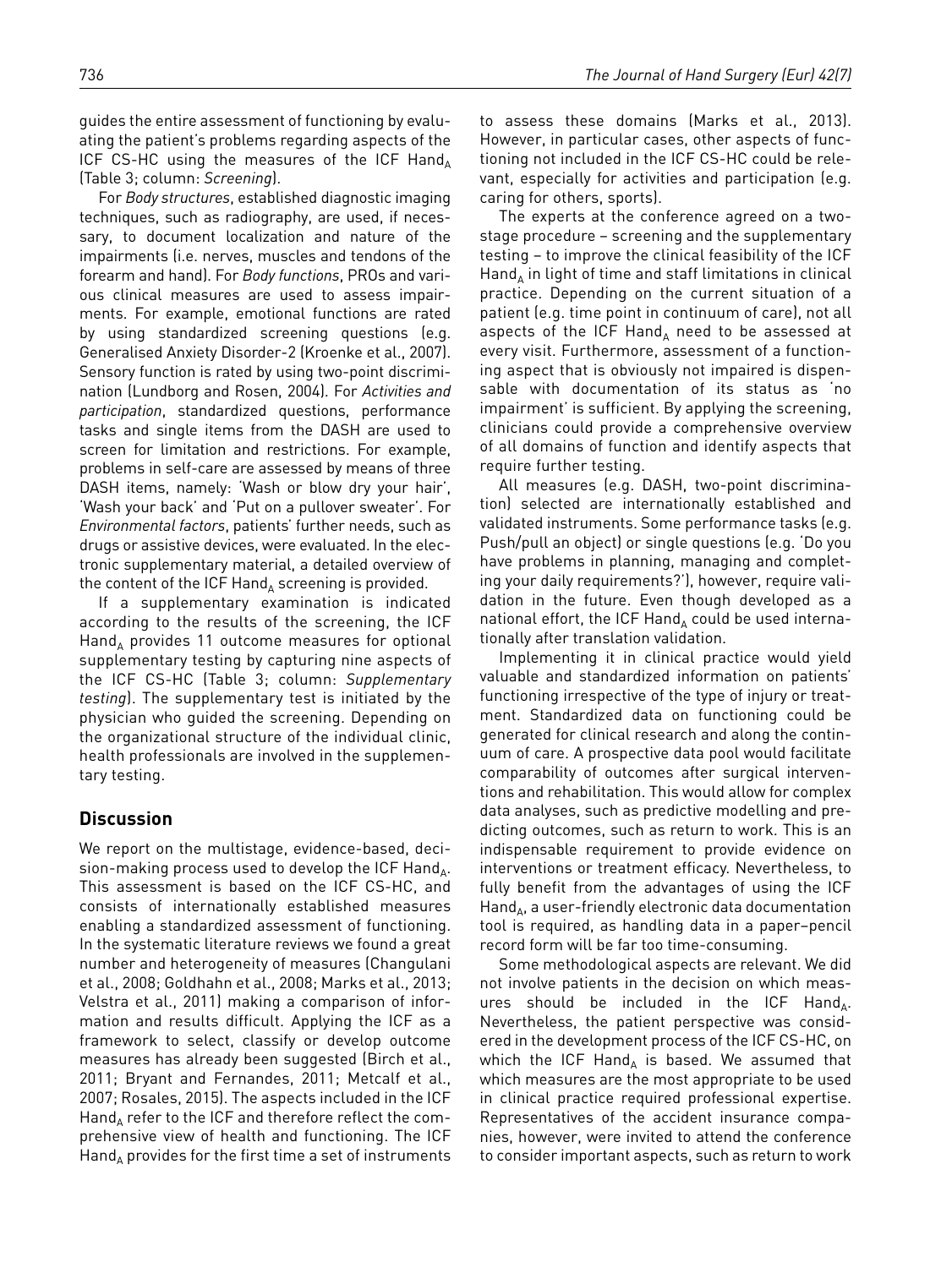|                              | <b>Table 3.</b> ICF Hand <sub>A</sub> assessment set based on the Brief | ICF Core Set for Hand Conditions.                                                                                                        |                                                                  |
|------------------------------|-------------------------------------------------------------------------|------------------------------------------------------------------------------------------------------------------------------------------|------------------------------------------------------------------|
|                              | Aspects of the Brief ICF Core Set for HC                                | [1] Screening                                                                                                                            | (2) Supplementary testing                                        |
| <b>Body structures</b>       |                                                                         |                                                                                                                                          |                                                                  |
| s120                         | Spinal cord and related                                                 | Localization and nature of impairments in body structures                                                                                |                                                                  |
| s730                         | Bones of forearm and hand<br>structures (e.g. nerves)                   | is documented based on diagnostic imaging techniques, if<br>required.                                                                    |                                                                  |
| s730                         | Joints of forearm and hand                                              |                                                                                                                                          |                                                                  |
| s730                         | Muscles and tendons of<br>forearm and hand                              |                                                                                                                                          |                                                                  |
| <b>Body functions</b>        |                                                                         |                                                                                                                                          |                                                                  |
| b <sub>152</sub>             | Emotional functions                                                     | Depression (PHQ-2) <sup>1</sup> , anxiety (GAD-2) <sup>2</sup> and standardized<br>question to screen for post-traumatic stress disorder | PHQ-934, GAD-75, IES-R <sup>6,7</sup>                            |
|                              | Touch functions                                                         | Ten Test <sup>8</sup>                                                                                                                    | Moberg Test - Object identification <sup>9</sup>                 |
| b265<br>b270                 | temperature and other stimuli<br>Sensory functions related to           | Two-point discrimination <sup>10</sup><br>Pin prick test <sup>11</sup>                                                                   | SWMT <sup>12</sup> or WEST <sup>13</sup>                         |
|                              |                                                                         | Cold-warm discrimination                                                                                                                 |                                                                  |
| <b>b280</b>                  | Sensation of pain                                                       | Numeric rating scale <sup>14</sup>                                                                                                       |                                                                  |
| b710                         | Mobility of joint functions                                             | Fingertip-to-palm distance <sup>16</sup><br>Fingernail-table distance <sup>16</sup><br>Goniometry <sup>15</sup>                          |                                                                  |
| b715                         | Stability of joint functions                                            | Manual provocation testing<br>le.g. Piano-Key-Test <sup>12</sup>                                                                         |                                                                  |
| b730                         | Muscle power functions                                                  | Mon-standardized grip test] <sup>a</sup>                                                                                                 | Hand dynamometer <sup>17</sup><br>Pinch gauge <sup>17</sup>      |
| b760                         | Control of voluntary movement<br>functions                              | One standardized performance task (grasping/lifting and<br>releasing a pen)                                                              | Purdue Pegboard Test <sup>18</sup>                               |
| <b>b810</b>                  | Protective functions of the skin                                        | Visual inspection                                                                                                                        |                                                                  |
| Activities and participation | Swellingb                                                               | Visual inspection                                                                                                                        | Volumetry <sup>19</sup> or circumferential measure <sup>15</sup> |
| d230                         | Carrying out daily routine                                              | One standardized question to screen for problems                                                                                         |                                                                  |
| d430                         | Lifting and carrying objects                                            | One standardized performance task (lifting/carrying an object<br>from one place to another)                                              | Functional capacity evaluation <sup>20</sup>                     |
| d440                         | Fine hand use                                                           | Grasp, lift and release a paperclip<br>DASH <sup>21</sup> items 2, 3 <sup>c</sup>                                                        | Moberg Test - Picking up test <sup>9</sup>                       |
| d445                         | Hand and arm use                                                        | Four standardized performance tasks (Pushing/pulling,<br>reaching, throwing/catching, turning/twisting)                                  | Functional capacity evaluation <sup>20</sup>                     |
| 띵                            | Self-care                                                               | DASH <sup>21</sup> items 13, 14, 15                                                                                                      |                                                                  |
| ЪЪ                           | Domestic life                                                           | $\circ$<br>DASH <sup>21</sup> items 4, 7, 8,                                                                                             |                                                                  |
|                              |                                                                         |                                                                                                                                          | (Continued)                                                      |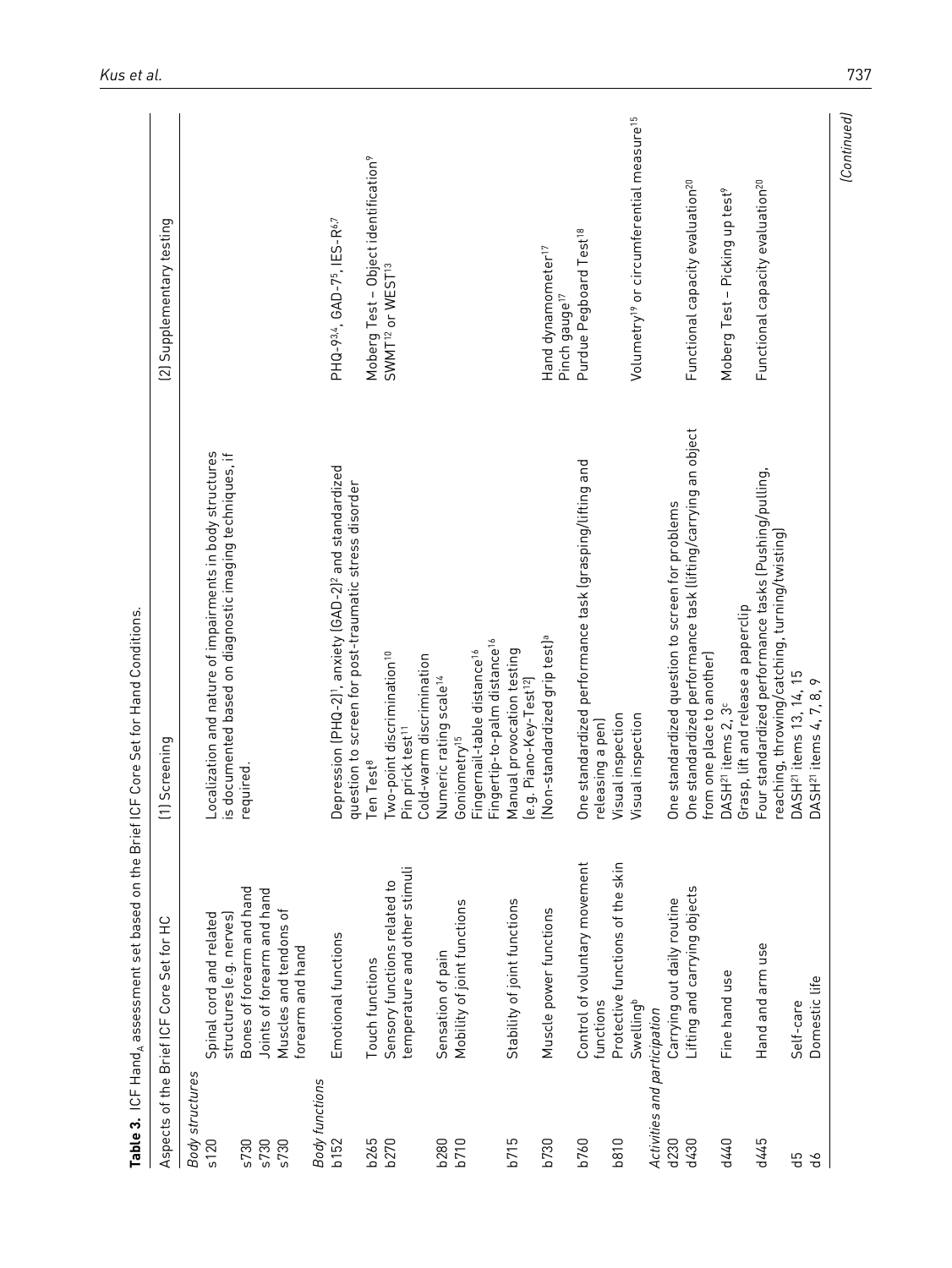| Table 3. [Continued]                                                                                                                                                                                                                                                                                                                                                                |                                                                                                                                                                                                                                                                                                                                                                                                                                                                                                                                                                                                                                                                                |                                                                                                                                                                                                                                                                                                                                                                                                                                                                                                                                                                                                                                                                                                                                                                                                                                                                                                |                                              |
|-------------------------------------------------------------------------------------------------------------------------------------------------------------------------------------------------------------------------------------------------------------------------------------------------------------------------------------------------------------------------------------|--------------------------------------------------------------------------------------------------------------------------------------------------------------------------------------------------------------------------------------------------------------------------------------------------------------------------------------------------------------------------------------------------------------------------------------------------------------------------------------------------------------------------------------------------------------------------------------------------------------------------------------------------------------------------------|------------------------------------------------------------------------------------------------------------------------------------------------------------------------------------------------------------------------------------------------------------------------------------------------------------------------------------------------------------------------------------------------------------------------------------------------------------------------------------------------------------------------------------------------------------------------------------------------------------------------------------------------------------------------------------------------------------------------------------------------------------------------------------------------------------------------------------------------------------------------------------------------|----------------------------------------------|
|                                                                                                                                                                                                                                                                                                                                                                                     | Aspects of the Brief ICF Core Set for HC                                                                                                                                                                                                                                                                                                                                                                                                                                                                                                                                                                                                                                       | [1] Screening                                                                                                                                                                                                                                                                                                                                                                                                                                                                                                                                                                                                                                                                                                                                                                                                                                                                                  | (2) Supplementary testing                    |
| 5h                                                                                                                                                                                                                                                                                                                                                                                  | Interpersonal interactions and<br>relationships                                                                                                                                                                                                                                                                                                                                                                                                                                                                                                                                                                                                                                | One standardized question to screen for problems                                                                                                                                                                                                                                                                                                                                                                                                                                                                                                                                                                                                                                                                                                                                                                                                                                               |                                              |
| Environmental factors<br>d840-d859                                                                                                                                                                                                                                                                                                                                                  | Work and employment                                                                                                                                                                                                                                                                                                                                                                                                                                                                                                                                                                                                                                                            | DASH <sup>21</sup> items (work module)                                                                                                                                                                                                                                                                                                                                                                                                                                                                                                                                                                                                                                                                                                                                                                                                                                                         | Functional capacity evaluation <sup>20</sup> |
| 5                                                                                                                                                                                                                                                                                                                                                                                   | Products and technology                                                                                                                                                                                                                                                                                                                                                                                                                                                                                                                                                                                                                                                        | assistance tools for driving/housing, and workplace adaptation<br>Screening for patient's needs for medication, medical devices,                                                                                                                                                                                                                                                                                                                                                                                                                                                                                                                                                                                                                                                                                                                                                               |                                              |
| ွ့                                                                                                                                                                                                                                                                                                                                                                                  | Support and relationships                                                                                                                                                                                                                                                                                                                                                                                                                                                                                                                                                                                                                                                      | Screening for the patient's supportive or burdening family and<br>living situation                                                                                                                                                                                                                                                                                                                                                                                                                                                                                                                                                                                                                                                                                                                                                                                                             |                                              |
| ςP                                                                                                                                                                                                                                                                                                                                                                                  | Services, systems and policies                                                                                                                                                                                                                                                                                                                                                                                                                                                                                                                                                                                                                                                 | Screening for patient's needs regarding future health services                                                                                                                                                                                                                                                                                                                                                                                                                                                                                                                                                                                                                                                                                                                                                                                                                                 |                                              |
| 20. Isernhagen S et al., 1992.<br>21. Hudak PL et al., 1996.<br>2. Kroenke K et al., 2007.<br>1. Kroenke K et al., 2003.<br>3. Kroenke K et al., 2001.<br>8. Strauch B et al., 1997.<br>Spitzer RL et al. 2006.<br>2. Moriya T et al., 2009.<br>22. Kus S et al., 2011b.<br>3. Weinstein S, 1993.<br>Basler HD, 2011.<br>9. Ng CL et al., 1999.<br>$\overline{9}$ .<br>4.<br>$\sim$ | $ICF$ Hand $_A$ includes the hand dynamometer and the pinch gauge assessment in the screening.<br>enhanced sensory test; DASH: disability of the arm, shoulder and hand questionnaire.<br>to the DASH items 2, 3 also the picking up performance task.<br>bSwelling is not covered either in the Brief ICF Core Set for<br>Hüter-Becker A and Dölken M, 2011.<br>7. Maercker A and Schützwohl M, 1998.<br>10. Lundborg G and Rosen B, 2004.<br>11. Grüne S, 2007.<br>Weiss DS and Marmar CR, 1997.<br>4. Kroenke K and Spitzer RL, 2002.<br>Boffi Ribeiro RC et al., 2010<br>17. Mathiowetz V et al., 1984.<br>18. Tiffin J and Asher EJ, 1948.<br>6. Waldner-Nilsson B, 2009. | paperclip) was added because of lacking comparability of the DASH items 2, 3 and the Moberg Picking up test (supplement testing). For the future use, the ICF Hand <sub>A</sub> includes in addition<br>•The conference decision to use a non-standardized grip test for the screening was reconsidered and with hindsight modified because of lacking standardization. For the future use, the<br>PHQ: patient health questionnaire; GAD: generalized anxiety disorder; IES-R: Impact of Event Scale – revised version; SWMT: Semmes–Weinstein monofilament test; WEST: Weinstein<br>The conference decision to use the DASH items 2, 3 for the screening of fine hand use was reconsidered and, with hindsight, a simple and quick performance task (picking up a norm<br>HC nor in the entire ICF-classification, however, it was included because of its clinical relevance. <sup>22</sup> |                                              |
|                                                                                                                                                                                                                                                                                                                                                                                     |                                                                                                                                                                                                                                                                                                                                                                                                                                                                                                                                                                                                                                                                                |                                                                                                                                                                                                                                                                                                                                                                                                                                                                                                                                                                                                                                                                                                                                                                                                                                                                                                |                                              |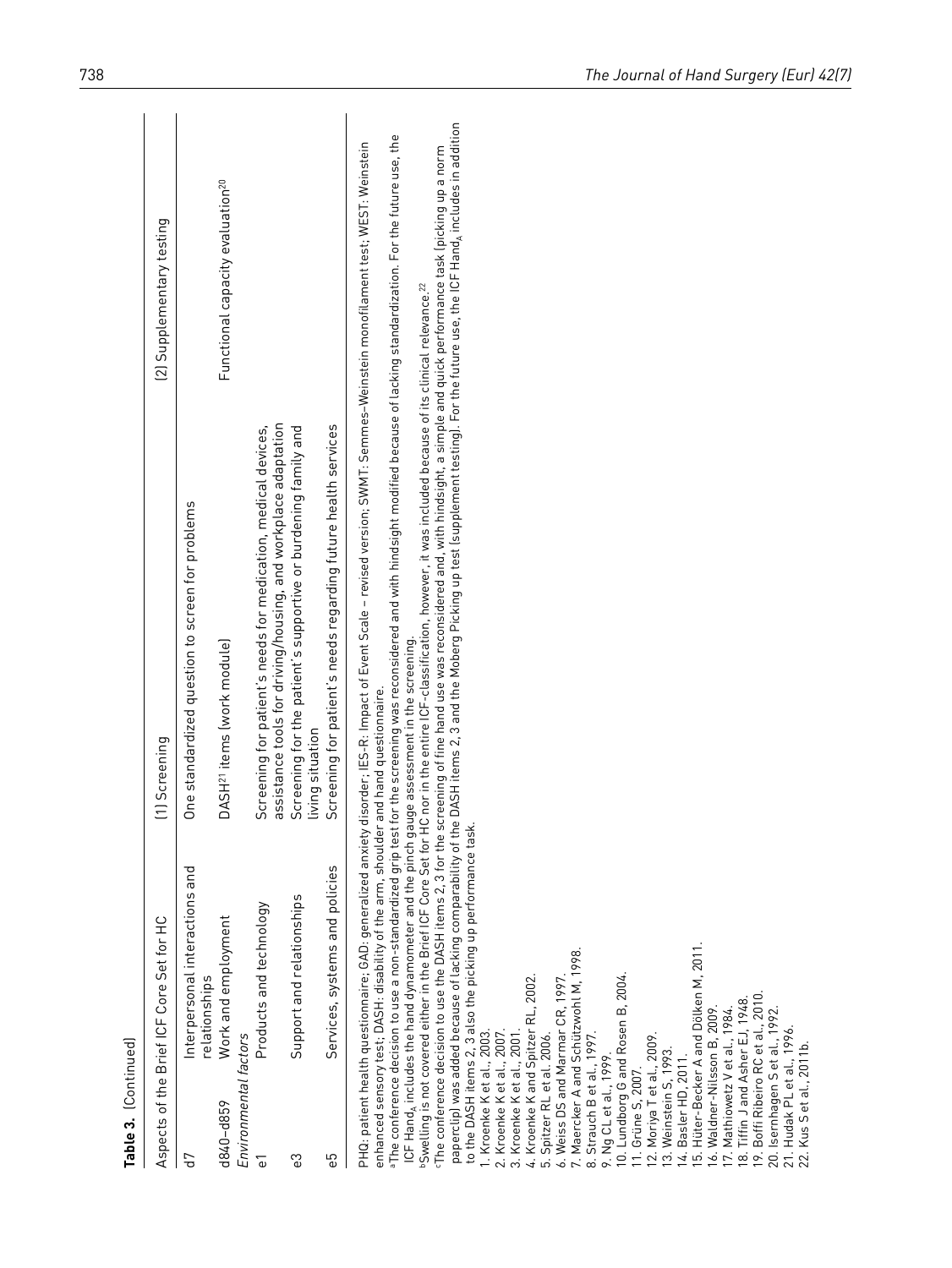(e.g. workplace adaptations) and environmental factors (e.g. assistance tool for housing) to ensure appropriate guidance in the rehabilitation process.

In the systematic literature reviews we found that study outcomes mostly covered more than a single domain (e.g. grip strength, pain, muscle power). Thus, there was considerable overlap of studies retrieved. Likewise, the same measure could be identified more than once in various searches, as many of them, particularly PROs, include several aspects of functioning. It also became apparent that hand-specific measures addressing activities and participation primarily focus on fine hand use and exclude self-care and daily activities of domestic life. Due to this weakness and to further reflect the patient perspective, the conference participants decided to include items from the DASH to assess self-care, domestic life, work and employment, and fine hand use.

The expert survey largely confirmed the results of the literature review. Nevertheless, since 22 measures could additionally be identified, we consider the survey as indispensable.

Although applying two preliminary studies, we were only able to identify a few measures addressing environmental factors. A previous study of 260 patients emphasized the importance of environmental factors in a patient's life after having experienced an injury or disorder of the hand (Kus et al., 2012). As appropriate measures on environmental factors were lacking, the conference participants decided to add questions to the ICF Hand, that address current and future needs for medication, medical devices, assistance tools (e.g. for driving), workplace adaptation and needs for future healthcare services in addition to questions about the patient's supportive or burdening family and living situation.

In contrast to the ICF CS-HC, the assessment of 'swelling of the hand' is part of the ICF Hand<sub>A</sub>. Swelling in arms and hands is generally not covered in the entire ICF classification (Kus et al., 2011a; van de Ven-Stevens et al., 2015). However, the conference included this aspect because of its importance in clinical practice. The physician rates 'swelling' in the screening based on visual inspection. If an extra examination is indicated, volumetry (Boffi Ribeiro et al., 2010) or circumferential measurements (Hüter-Becker and Dölken, 2011) is applied in the supplementary testing.

Some limitations are apparent. We may have omitted measures in the systematic literature review since we sometimes screened a 30% random sample of abstracts and we only searched for studies published in English or German. In addition, we might have missed recently developed measures as we performed the search on studies published between

2007 and 2012. We did not select a representative sample of clinical experts to attend the conference. However, all clinical experts were working at hand trauma centres certified by the Federation of the European Societies for Surgery of the Hand. We could have retrieved slightly varying measures from the expert survey if we included a representative sample of experts. The development of the ICF Hand, and the decision on its content were predominantly a national effort. Involving an international perspective (e.g. in the expert survey) could have led to different results. However, the measures included in the ICF Hand<sub>A</sub> are internationally established and have been frequently reported upon within the international scientific literature. The ICF Hand<sub>A</sub> does not reflect the environment's positive or negative impact on a patient's situation, as originally described in the ICF. Instead, patients' future needs (e.g. for medical devices) are considered, which appeared to be more appropriate for developing an optimized and individually adapted rehabilitation strategy. For the screening of five activities and participation aspects, for example hand and arm use or interpersonal interactions and relationships, specific performance tasks and standardized questions were added to the ICF Hand<sub>A</sub>. These tasks and questions refer to the content and definitions in the ICF, but require explicit validation for the future use of the ICF Hand<sub> $\Delta$ </sub>.

### **Conclusion**

The ICF Hand<sub>A</sub> has been developed within an evidence-based, decision-making process. It provides a consensus on which internationally established measures to use in order to systematically assess functioning in patients with hand injuries and disorders. Standardized data on patients' functioning could be generated in clinical practice and research by applying the ICF Hand<sub>A</sub>. Comparability of data across clinical studies would be facilitated along with professional exchange among experts in different hospitals and fields of specialization.

**Acknowledgements** Our special thanks go to the participants of the national survey and also to Kathrin Braitmayer, Michaela Kirschneck and Heinrich Gall for their invaluable support in performing the national survey and in preparing and organizing the consensus conference.

**Consortium Lighthouse Project Hand:** Claudia Best, Birgit Dölz, Nicole Drummer, Andrea Franz, Kristian Weißenberg, Wolf-Lutz Müller, Frank Siemers (BG Klinikum Bergmannstrost Halle), Christian Betz, Alexander Franz, Götz Hanebuth, Michael Sauerbier (BG Unfallklinik Frankfurt am Main), Berthold Bickert, Victoria Struckmann,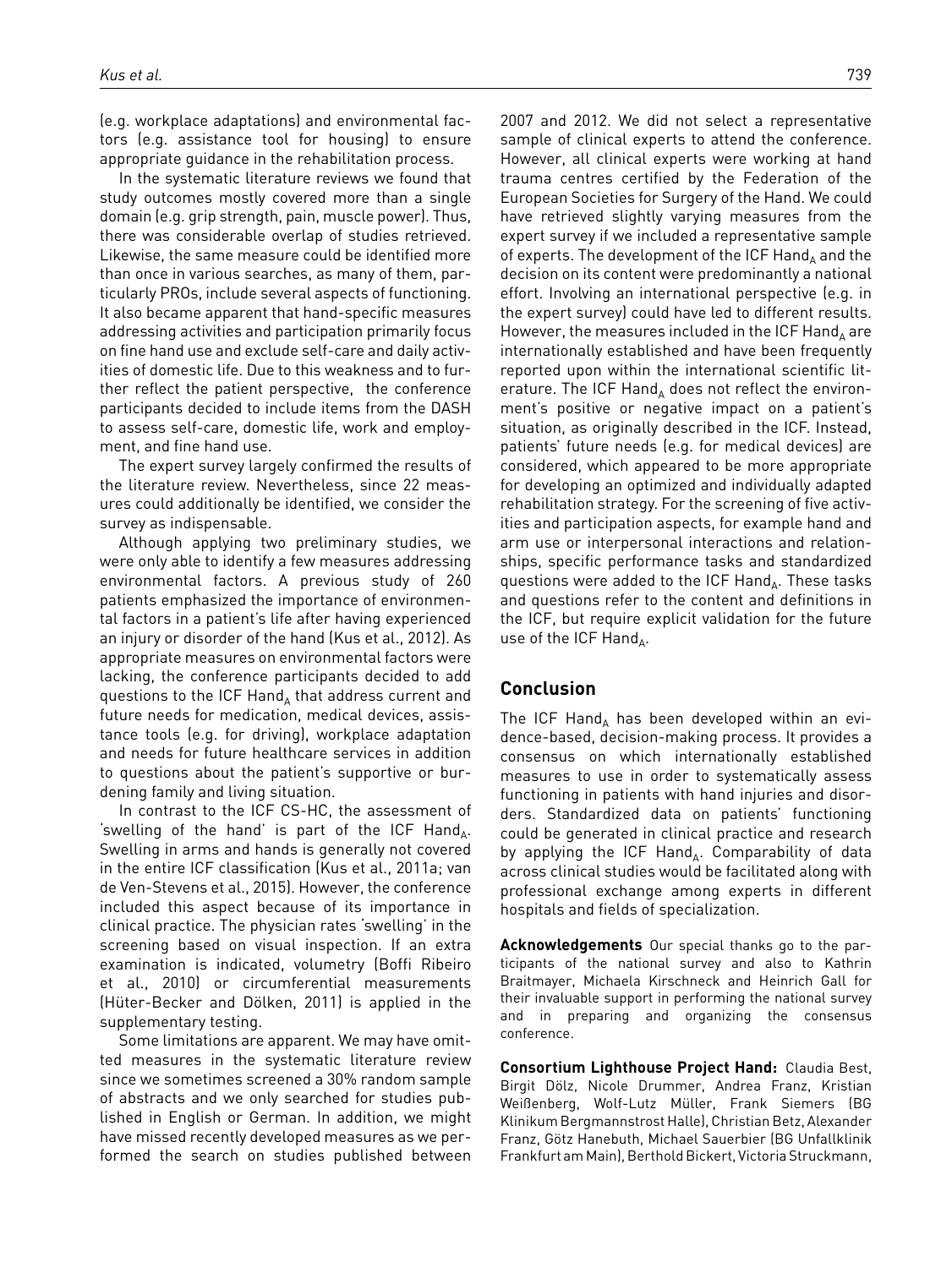Ulrich Kneser (BG Klinik Ludwigshafen), Adrien Daigeler, Oliver Höffken, Christoph Sachs, Marcus Lehnhardt (BG Universitätsklinikum Bergmannsheil Bochum), Sonja Bonness, Caroline Dereskewitz, Katja Freund, Klaus-Dieter Rudolf, Claudia Schröder-Kraft, Anja Thielitz, Swen Malte John (BG Klinikum Hamburg), Sabine Drisch, Christoph Heidenreich, Verena Stein, Nils Baas (BG Unfallklinik Murnau), Pattariya Jänsch, Maryam Wickert, Andreas Eisenschenk (Unfallkrankenhaus Berlin), Florian Goehtz, Natascha Weihs, Jörg van Schoonhoven (Rhön Klinikum AG Bad Neustadt a. d. Saale), Burkhard Heitmann, Detlef Schreier, Heinz Herbert Homann (BG Klinikum Duisburg), Andreas Nusche, Stéphane Stahl, Hans-Eberhard Schaller (BG Klinik Tübingen).

**Supplementary material** Supplementary material is available at: [http://journals.sagepub.com/doi/suppl/10.1177/](http://journals.sagepub.com/doi/suppl/10.1177/1753193417706248) [1753193417706248.](http://journals.sagepub.com/doi/suppl/10.1177/1753193417706248)

**Declaration of Conflicting Interests** The authors declared no potential conflicts of interest with respect to the research, authorship, and/or publication of this article.

**Funding** The author(s) disclosed receipt of the following financial support for the research, authorship, and/or publication of this article: This work was supported by the German Statutory Accident Insurance (grant number FR189). The responsibility for the content of the article lies with the authors.

**Ethical standard** The study was performed according to the principles of the Declaration of Helsinki 1996. All relevant study materials were approved by the ethics committee of the Ludwig-Maximilians-Universität (LMU) München, Germany.

#### **References**

- Basler HD. Akutschmerztherapie in Pädiatrie und Geriatrie – Schmerzmessung: Welche Schmerzskala bei welchem Patienten? Anästh Int Notfall Schmerzther. 2011, 46: 334–42.
- Biernacki P, Waldorf D. Snowball sampling: problems and techniques of chain referral sampling. Sociological Meth Res. 1981, 10: 141–63.
- Birch A, Nuttall D, Stanley JK, Trail IA. The outcome of wrist surgery: what factors are important and how should they be reported? J Hand Surg Eur. 2011, 36: 308–14.
- Boffi Ribeiro RC, Fonseca Lima SM, Gomes Carreira AC, Masiero D, Chamlian TR. Inter-tester reliability assessment of the volumetric measurement of the hand in subjects without any changes in their upper extremities. Acta Fisiatr. 2010, 17: 3–7.
- Bryant D, Fernandes N. Measuring patient outcomes: a primer. Injury. 2011, 42: 232–5.
- Changulani M, Okonkwo U, Keswani T, Kalairajah Y. Outcome evaluation measures for wrist and hand: which one to choose? Int Orthop. 2008, 32: 1–6.
- Chung KC, Pillsbury MS, Walters MR, Hayward RA. Reliability and validity testing of the michigan hand outcomes questionnaire. J Hand Surg Am. 1998, 23: 575–87
- Dubert T. Outcome measurements in hand and upper limb surgery. Chirurgie de la Main. 2014, 33: 235–46.
- Goldhahn J, Angst F, Simmen BR. What counts: outcome assessment after distal radius fractures in aged patients. J Orthop Trauma. 2011, 16: 58–66.
- Grüne S (Ed.) *Anamnese Untersuchung Diagnostik*. Heidelberg, Springer, 2007.
- Hudak PL, Amadio PC, Bombardier C. Development of an upper extremity outcome measure: the DASH (disabilities of the arm, shoulder and hand). Am J Ind Med. 1996, 29: 602–8.
- Hüter-Becker A, Dölken M (Eds.) Untersuchen in der physiotherapie. Stuttgart, Thieme, 2011.
- Isernhagen S. Functional capacity evaluation: rationale, procedure, utility of the kinesiophysical approach. J Occupat Rehabil. 1992, 2: 157–68.
- Kroenke K, Spitzer RL, Williams JB. The Patient Health Questionnaire-2: validity of a two-item depression screener. Med Care. 2003, 41: 1284–92.
- Kroenke K, Spitzer RL. The PHQ-9: a new depression diagnostic and severity measure. Psychiatric Annals. 2002, 32: 509–21.
- Kroenke K, Spitzer RL, Williams JB, Monahan PO, Lowe B. Anxiety disorders in primary care: prevalence, impairment, comorbidity, and detection. Ann Internal Med. 2007, 146: 317–25.
- Kroenke K, Spitzer RL, Williams JB. The PHQ-9: validity of a brief depression severity measure. J Gen Intern Med. 2001, 16: 606–13.
- Kus S, Dereskewitz C, Wickert M et al. Validation of the comprehensive international classification of functioning, disability and health (ICF) core set for hand conditions. Hand Therapy. 2011, 16: 58–66.
- Kus S, Oberhauser C, Cieza A. Validation of the brief international classification of functioning, disability, and health (ICF) core set for hand conditions. J Hand Ther. 2012, 25: 274–86; quiz 87.
- Kus S, van de Ven-Stevens LA, Coenen M, Berno S, Kollerits B, Cieza A. What is our knowledge of functioning and disability in hand conditions based on? Arch Phys Med Rehabil. 2011a, 92: 1326–32.
- Lundborg G, Rosen B. The two-point discrimination test time for a re-appraisal? J Hand Surg Br. 2004, 29: 418–22.
- MacDermid JC. Patient-reported outcomes: state-of-the-art hand surgery and future applications. Hand Clin. 2014, 30: 293–304.
- Maercker A, Schützwohl M. Erfassung von psychischen Belastungsfolgen: Die Impact of Event Skala-revidierte Version (IES-R). Diagnostica. 1998, 44: 130–41.
- Marks M, Schoones JW, Kolling C, Herren DB, Goldhahn J, Vliet Vlieland TP. Outcome measures and their measurement properties for trapeziometacarpal osteoarthritis: a systematic literature review. J Hand Surg Eur. 2013, 38: 822–38.
- Mathiowetz V, Weber K, Volland G, Kashman N. Reliability and validity of grip and pinch strength evaluations. J Hand Surg Am. 1984, 9: 222–6.
- Metcalf C, Adams J, Burridge J, Yule V, Chappell P. A review of clinical upper limb assessments within the framework of the WHO ICF. Musculoskeletal Care. 2007, 5: 160–73.
- Moher D, Liberati A, Tetzlaff J, Altman DG. Preferred reporting items for systematic reviews and meta-analyses: the PRISMA statement. J Clin Epidemiol. 2009, 62: 1006–12.
- Moriya T, Aoki M, Iba K, Ozasa Y, Wada T, Yamashita T. Effect of triangular ligament tears on distal radioulnar joint instability and evaluation of three clinical tests: a biomechanical study. J Hand Surg Eur. 2009, 34: 219–23.
- Ng CL, Ho DD, Chow SP. The Moberg pickup test: results of testing with a standard protocol. J Hand Ther. 1999, 12: 309–12.
- Rosales RS. Clinical research in hand surgery. J Hand Surg Eur. 2015, 40: 546–8.
- Rudolf K-D, Kus S, Chung KC, Johnston M, LeBlanc M, Cieza A. Development of the international classification of functioning, disability and health core sets for hand conditions—results of the World Health Organization international consensus process. Disabil Rehabil. 2012, 34: 681–93.